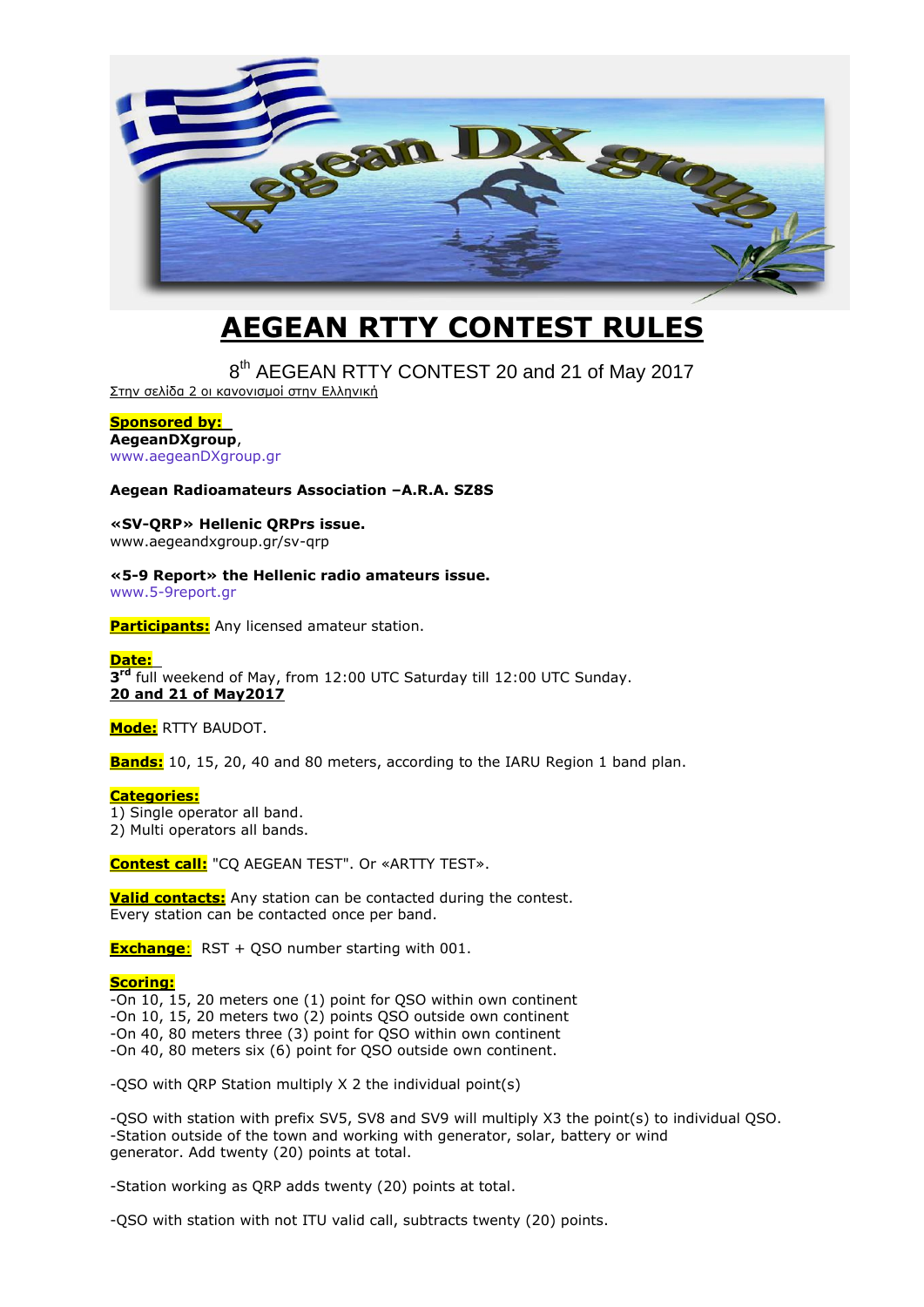**Example 1: SV3xxx have QSO with station SV8xxx/QRP at 40m.**  $\left[\frac{3}{3}\right]$  points X 2 (QRP)} = 6 X 3(SV8) = 18 points for this QSO **Example 2: YO3xxx have QSO with station SV3xxx/QRP at 20m.**  ${1 point X 2 (QRP station)} = 2 points$ **Example 3: SV6xxx have QSO with station YU7xxx/QRP at80m.**  $\{3 \text{ points } X \text{ } 2 \text{ } (\text{ORP})\} = 6 \text{ points for this QSO}$ 

#### **Logs:**

**Any type of log is accepted (**Cabrillo, ADIF, excels, word, even handwritten logs). Logs should be sent as an e-mail attachment, not in the text of the e-mail, to: [aegeanrtty@gmail.com](mailto:aegeanrtty@gmail.com) or for papers to *P.O.Box 04 GR 83100 Samos HELLAS (Greece)*

**Deadline:** All logs must be e-mailed or mailed by 15 June 2017.

End of June will publish the calls of received logs for any mistake or objection … to official site: [www.aegeanDXgroup.gr](http://www.aegeandxgroup.gr/) Results of the competition will be published in the official website of the «Aegean DX group» www.AegeanDX group.gr until the end of the year.

 **73 to all Aegean RTTY Contest manager Alex. Karpathiou de SV8CYR One of Aegean DX group members**



## *8 <sup>ν</sup> Aegean RTTY Contest 2017* **ΚΑΝΟΝΙΣΜΟΙ**

#### <mark>Το τρίτο (3º) Σάββατο-Κύριακο του Μαΐου.</mark> *Από 12:00 UTC ηεο 20εο έωο 12:00 UTC ηεο 21εο Μαΐνπ 2017.*

#### *θνπόο:*

*Η διά ράδιο-τηλετυπικών σημάτων επαφή με όσους περισσότερους σταθμούς. Εξάσκηση ζην ηξόπν απηό ηεο επηθνηλωλίαο.*

#### **Διοργανωτές:**

*«Aegean DX group», « Έλωζε Ραδηνεξαζηηερλώλ Κεληξηθνύ Αηγαίνπ- ΔΡΚΑ» θαη ηα δηαδηθηπαθά ξαδηνεξαζηηερληθά πεξηνδηθά «SV-QRP» & «5-9Report»*

#### *Καηεγνξίεο δηαγωληδνκέλωλ:*

*Α. Έλαο ρεηξηζηήο έλαο ζηαζκόο ζε όιεο ηηο ξαδηνεξαζηηερληθέο πεξηνρέο.*

*Β. Πνιινί ρεηξηζηέο κε έλαλ ή πνιινύο ζηαζκνύο ζηελ ίδηα γεσγξαθηθή πεξηνρή (όρη ζε κεγαιύηεξε απόζηαζε ησλ 500 κέηξσλ) ζε όιεο ηηο ξαδηνεξαζηηερληθέο πεξηνρέο.*

**Διαδικασία κλήσης: « CQ AEGEAN TEST** » (κατά προτίμηση ).

*Αληαιιαγή κελπκάηωλ: RST θαη αξηζκόο επαθήο αξρίδνληαο από ην 001.*

*Πεξηνρέο πρλνηήηωλ : 80, 40, 20, 15, 10 κέηξα.*

#### **Βαθμολογία :**

*Α) Θάζε επαθή ζηα 10,15,20 κέηξα, κέζα ζηελ ίδηα Ήπεηξν κεηξά κε έλα (1) βαζκό.*

*Β) Θάζε επαθή ζηα 10,15,20 κέηξα , κε δηαθνξεηηθή Ήπεηξν κεηξά κε δύν (2) βαζκνύο.*

*Γ) Θάζε επαθή ζηα 40,80 κέηξα κέζα ζηελ Ήπεηξν κεηξά κε ηξείο (3) βαζκνύο*

*Γ) Θάζε επαθή ζηα 40,80 κέηξα κε δηαθνξεηηθή Ήπεηξν κεηξά κε έμε (6) βαζκνύο.*

*Δ) Σηαζκόο πνπ θάλεη επαθή κε ζηαζκό QRP δηπιαζηάδεη ηελ παξαπάλσ βαζκνινγία .*

*ΣΤ) Θάζε επαθή κε ηελ πεξηνρή ησλ Διιεληθώλ λεζηώλ SV5, SV8 θαη SV9 ηξηπιαζηάδεη*